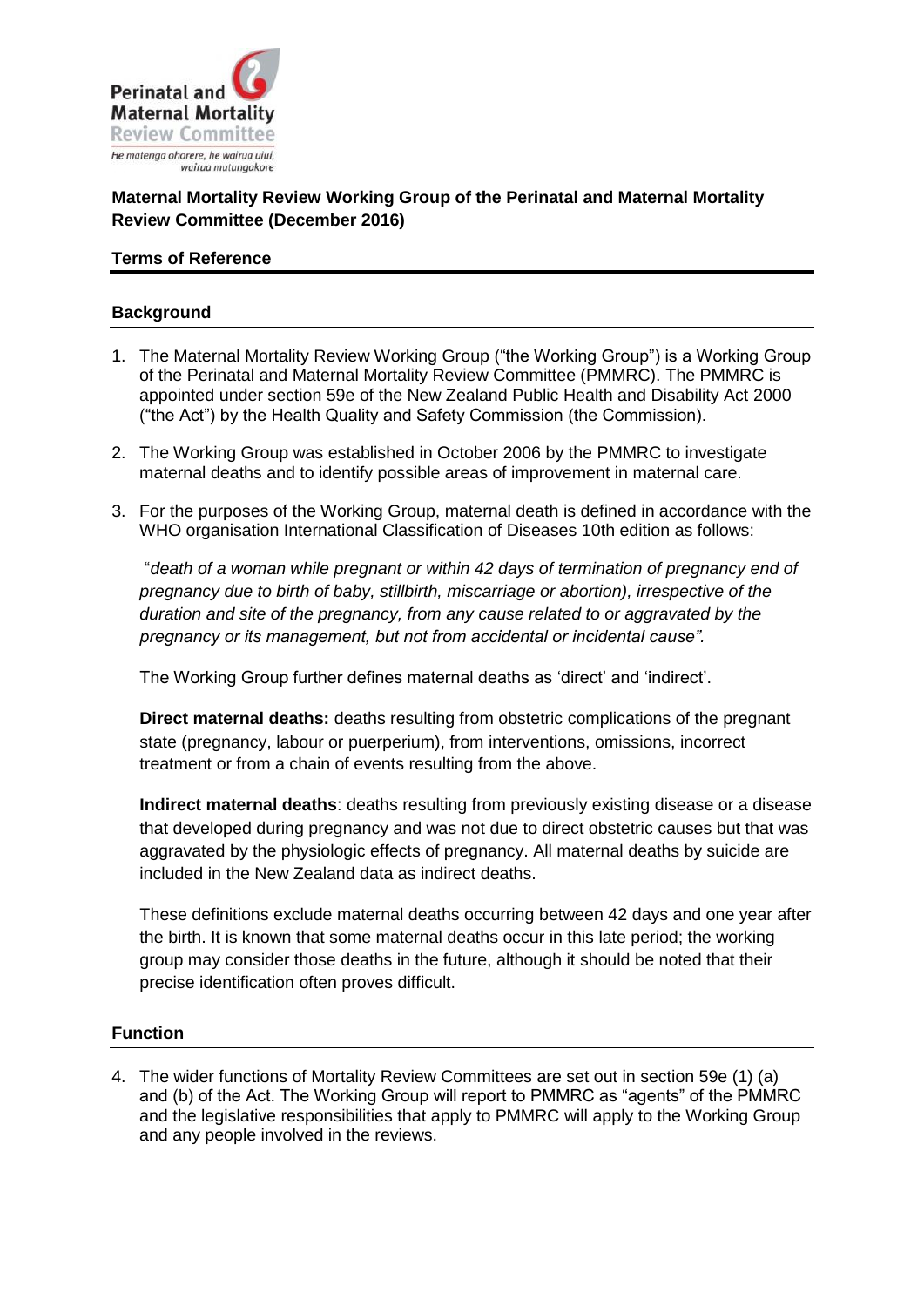

- 5. The Working Group is required to review and report to the PMMRC on maternal mortality and identify quality improvement initiatives aimed at reducing maternal mortality and improving maternal outcomes within the Working Group's scope.
- 6. Applicable provisions
	- 6.1. The provisions of Schedule 5 to the Act that apply in relation to a Mortality Review Committee, (s59E of the Act) also apply to the Working Group.

#### **Scope**

7. The Working Group is required to review and report to the PMMRC on maternal mortality and identify quality improvement initiatives aimed at reducing maternal mortality and improving maternal outcomes within the Working Group's scope.

#### **Expected Activities**

- 8. The Working Group will:
	- 8.1. Ensure the security of personal information referred to in clause 3 of schedule 5 of the Act.
	- 8.2. Undertake review and analysis of direct and indirect maternal deaths to determine contributory factors and potentially avoidable mortality.
	- 8.3. Advise the Commission (through PMMRC) on strategies to reduce maternal deaths and reduce inequities in maternal deaths.
	- 8.4. Maintain effective linkages and alignment (through the PMMRC) with the Ministry of Health, National Maternity Monitoring Group and DHB maternity quality and safety programme.

In carrying out its functions the Working Group must ensure:

- 8.5. Appropriate consultation when developing methodologies to carry out its functions and disseminating its findings.
- 8.6. Any advice and recommendations comply with the laws of New Zealand and have evidence of benefit/effectiveness.
- 8.7. The findings of the Working Group are reported at least annually.

# **Composition**

- 9. The Working Group will have a maximum of 12 members appointed by the PMMRC. This number reflects the need to have a pool of clinicians available to ensure all disciplines required to review cases are represented at each meeting. The Working Group will aim to limit meeting attendance to a maximum of eight members.
- 10. Members should have combined knowledge and expertise in the following areas: obstetrics and gynaecology, obstetric medicine, maternal mental health, midwifery, anaesthetics, primary care, pathology, clinical epidemiology, health quality and risk management, consumer engagement and understanding of Māori and Pacific health.
- 11. Applications will be invited from appropriate representative bodies.
- 12. Members will have the ability to work strategically and will have knowledge of relevant communities.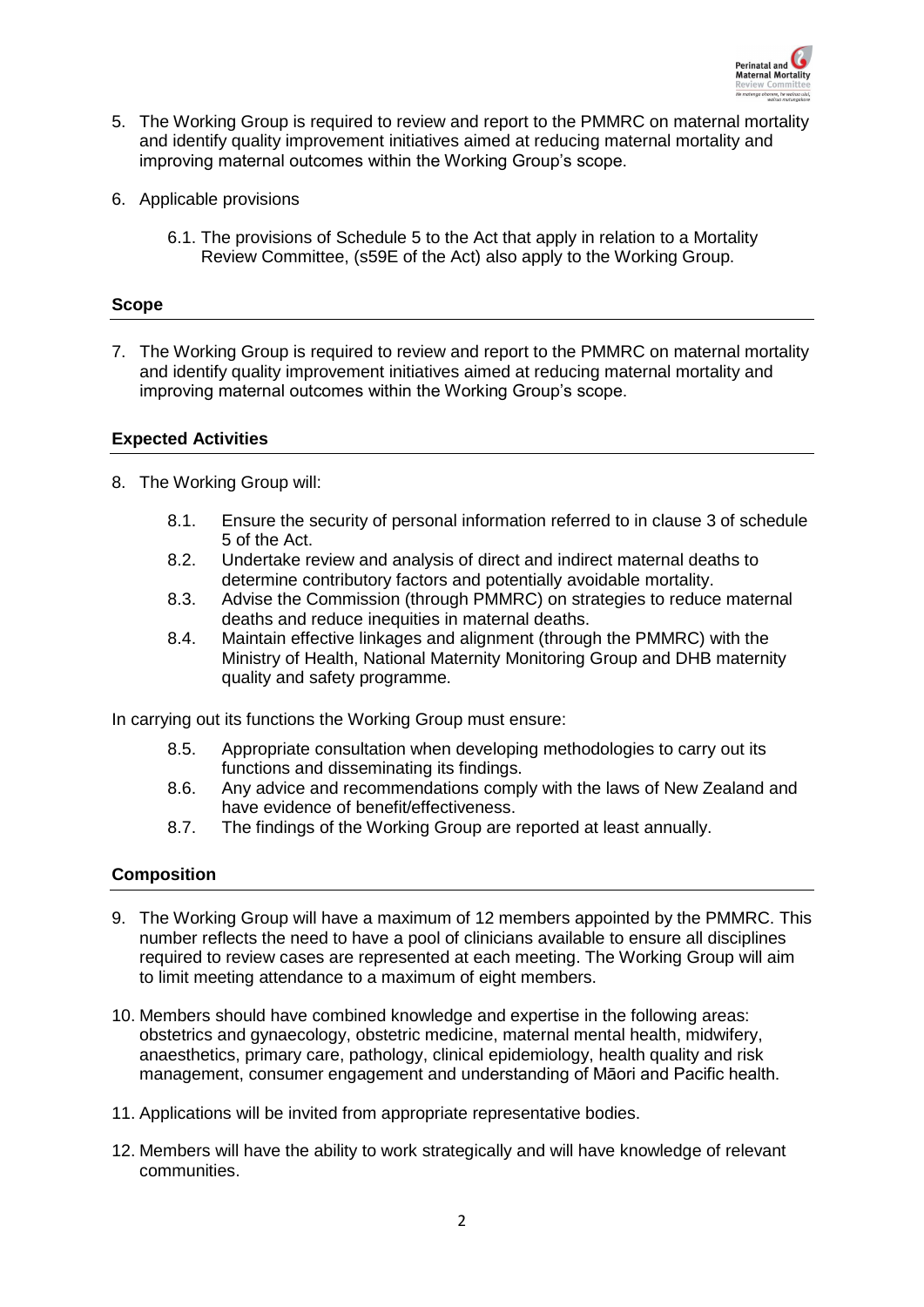

- 13. Members will collectively hold knowledge of and have national credibility in New Zealand's maternity system.
- 14. The Chair of the PMMRC may attend meetings.

### **Terms and Conditions of Appointment**

- 15. Members of the Working Group are appointed by the Commission for a term of office of up to three years. The terms of office of members of the Working Group will be staggered to ensure continuity of membership. Members may be reappointed from time to time, and there is no guarantee of reappointment.
- 16. Working Group members who are also PMMRC members will retain their PMMRC terms and conditions, which are established by the Commission.
- 17. Members will be appointed following a call for applications by the Commission and a review of credentials by the Commission and a selection panel. The selection panel will comprise the Chair of the PMMRC, the Chair of the Working Group and a Commission representative. The Chair of the PMMRC will make the final decision on new Working Group members and the Commission's Board will be notified.
- 18. The PMMRC, in consultation with the Commission and the Working Group, appoints the Chairperson of the Working Group.
- 19. The responsibilities of the Chairperson will include but are not limited to:
	- 19.1. Setting the meeting agendas.
	- 19.2. Finalising the meeting minutes and any written reports.
	- 19.3. Running the meetings.
	- 19.4. Facilitating the Working Group to achieve its functions.
	- 19.5. Making the final decision if the Working Group is not able to reach consensus.
- 20. Unless exceptional circumstances are identified and agreed upon by the Working Group and by the PMMRC, no member may hold office for more than six consecutive years. Such circumstances include an exceptional need for continuity of knowledge and skills, for example, if three or more members are leaving the Working Group at the same time. In such circumstances, a member's term may be extended for up to one year.
- 21. Every appointed member of the Working Group shall continue in office until their successor comes into office, unless in exceptional circumstances.
- 22. Any member of the Working Group may resign at any time by advising the Commission or the PMMRC in writing.
- 23. The Commission may, by written notice, terminate the appointment of a member or Chair of the Working Group.
- 24. The Commission and PMMRC may from time to time alter or reconstitute the Working Group, or discharge any member of the Working Group, or appoint new members to the Working Group for the purpose of decreasing or increasing the membership or filling any vacancies.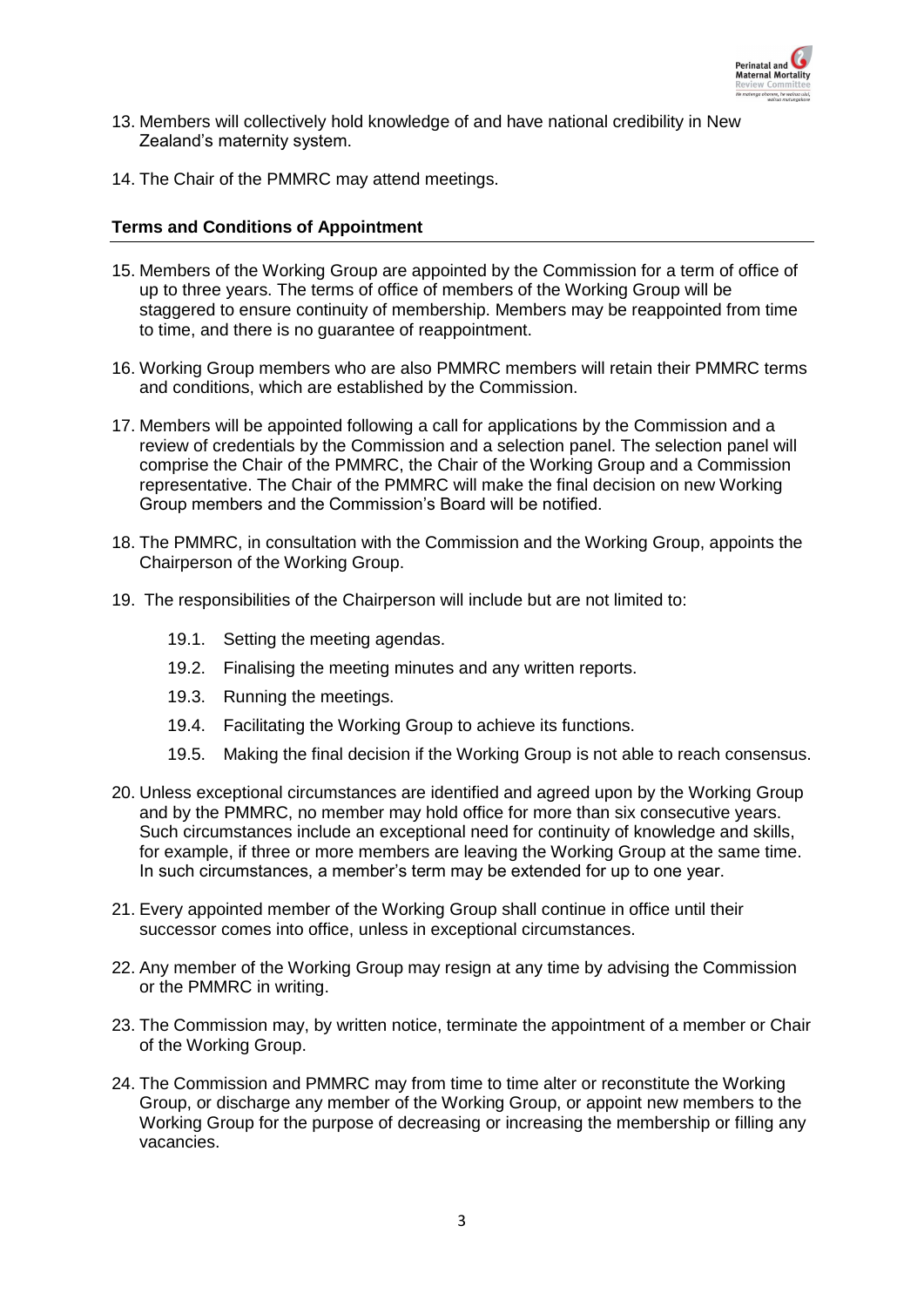

# **Management of Conflicts of Interest**

- 25. Management of Conflicts of Interest
	- 25.1. Members must perform their functions in good faith, honestly and impartially and avoid situations that might compromise their integrity or otherwise lead to conflicts of interest. Proper observation of these principles will protect the Working Group and its members and will ensure that it retains public confidence.
	- 25.2. When members believe they have a potential conflict of interest on a subject that will prevent them from reaching an impartial decision or undertaking an activity consistent with the Working Group's functions, they must declare that conflict of interest and withdraw themselves from the discussion and/or activity.

# **Confidentiality**

- 26. The maintenance of confidentiality is crucial to the functioning of the Working Group.
- 27. Members must note the statutory requirements in section 59E (6) of the Act, which prevents disclosure of information of the kind described in clause 3 of Schedule 5 of the Act. Under this clause, information means any information that is personal information within the meaning of section 2(1) of the Privacy Act 1993; and that became known to any member or executive officer or agent of a Working Group only because of the Working Group's functions being carried out (for example, because it is contained in a document created, and made available to the member or executive officer or agent, only because of those functions being carried out), whether or not the carrying out of those functions is completed.
- 28. Members must note that the disclosure of information contrary to Schedule 5 of the Act is an offence and is liable on summary conviction to a fine not exceeding \$10,000 (s 59E(6)).

# **Meetings**

- 29. The venue, timing and frequency of Working Group meetings will be coordinated with the Secretariat to fit within the allocated budget. It is expected that the Working Group will meet three times per year.
- 30. Members of the Working Group are entitled to actual and reasonable travel expenses. Members not employed by DHBs will be paid in line with the Cabinet Office Circular CO (12) 6 (Group 4, level 2). It is expected that members employed by DHBs will be supported by their DHB to attend Working Group meetings.
- 31. Travel costs, meeting fees, the meeting venue and catering for the meeting will be paid for out of the PMMRC committee meeting and fees budget.
- 32. The PMMRC National Coordinator will support the Working Group to ensure that a record of decisions is made, and that written advice is provided from the Working Group to the PMMRC, through the PMMRC meetings.